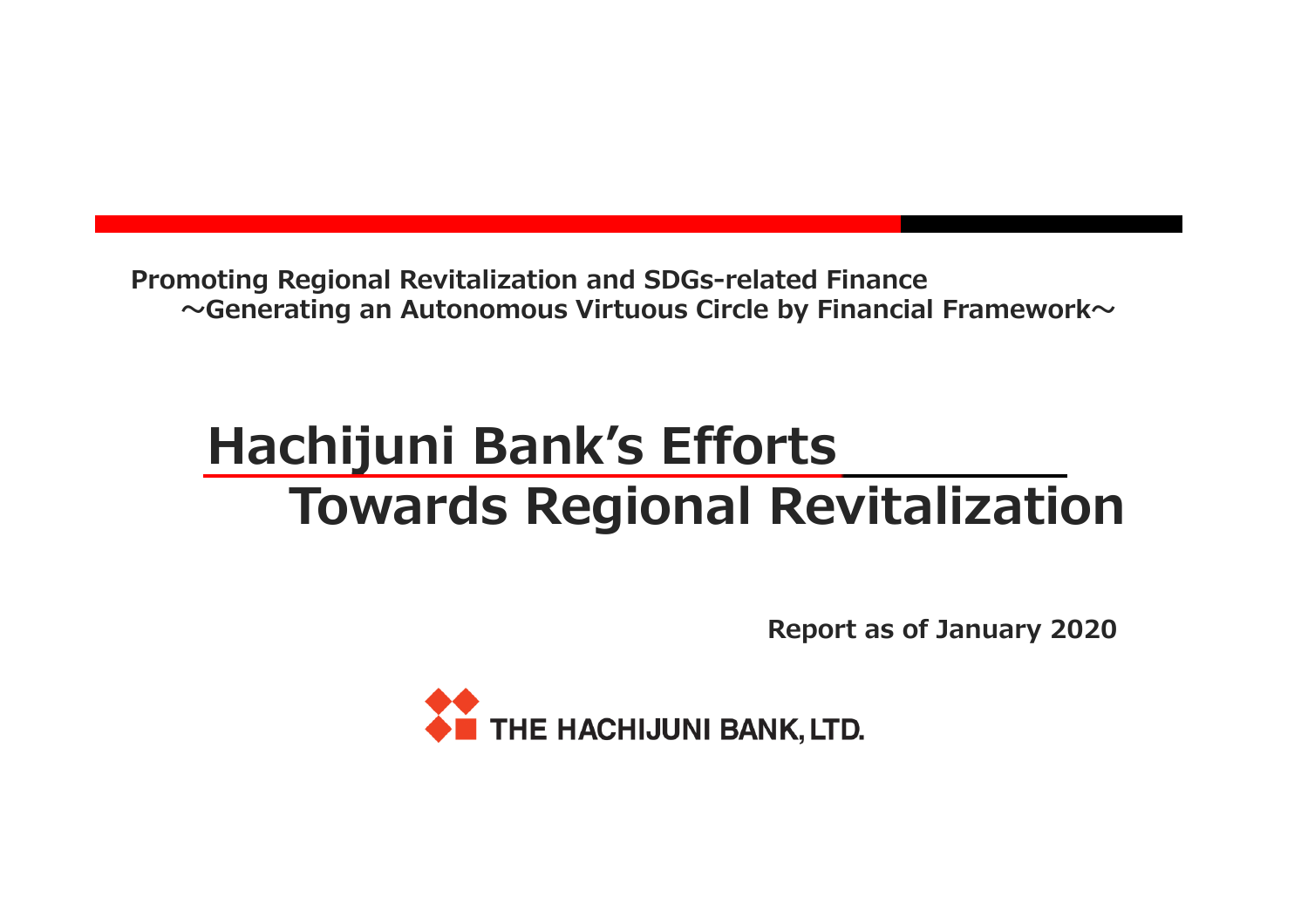## **Company Profile (as of Sept 30, 2019)**

| <b>Company Name</b>                    | The Hachijuni Bank, LTD.                                                                                             |                                                |
|----------------------------------------|----------------------------------------------------------------------------------------------------------------------|------------------------------------------------|
| <b>Head Office</b>                     | Nagano City, Nagano Prefecture                                                                                       |                                                |
| <b>Date of Establishment</b>           | August 1st, 1931                                                                                                     |                                                |
| <b>Management</b><br><b>Philosophy</b> | "Stick firmly to the sound banking principles, thereby contributing<br>to the development of the regional community" | THE HACHIJUNI BANK, LTD.<br><b>Head Office</b> |

|                                            | Domestic: 151 (in Nagano: 131, outside Nagano: 20)         |                                                                              | <b>Total assets</b>               | ¥10,672.6bn                                         |                                                  |
|--------------------------------------------|------------------------------------------------------------|------------------------------------------------------------------------------|-----------------------------------|-----------------------------------------------------|--------------------------------------------------|
| <b>Network</b>                             | Overseas: Branch 1 (Hong Kong)<br>Representative Offices 4 |                                                                              |                                   | <b>Net assets</b>                                   | ¥736.6bn                                         |
|                                            | (Dalian, Shanghai, Bangkok, Singapore)                     |                                                                              |                                   | <b>Deposits</b>                                     | ¥6,738.6                                         |
| No. of employees                           | 3,217                                                      | 452.2bn<br><b>Capital stock</b>                                              |                                   | Loans                                               | ¥5,372.5                                         |
| <b>Consolidated</b><br><b>subsidiaries</b> | Hachijuni Staff<br>Service Co., Ltd.                       | Hachijuni Securities<br>Hachijuni Credit<br>Guarantee Co., Ltd.<br>Co., Ltd. |                                   | <b>Total capital ratio</b><br>(Basel $\mathbb{I}$ ) | Consolidated: 20.71%<br>Non-consolidated: 19.85% |
|                                            | Yamabiko Services<br>Co., Ltd.                             | Hachijuni Lease Co.,<br>Ltd.                                                 | Hachijuni Card Co.,<br>Ltd.       |                                                     | Global Ratings: A<br>S&P                         |
|                                            | Hachijuni System<br>Development Co., Ltd.                  | Hachijuni Capital Co.,<br>Ltd.                                               | Hachijuni Auto Lease<br>Co., Ltd. | <b>Ratings</b>                                      | R&I<br>: A+<br><b>JCR</b><br>: AA                |

**①**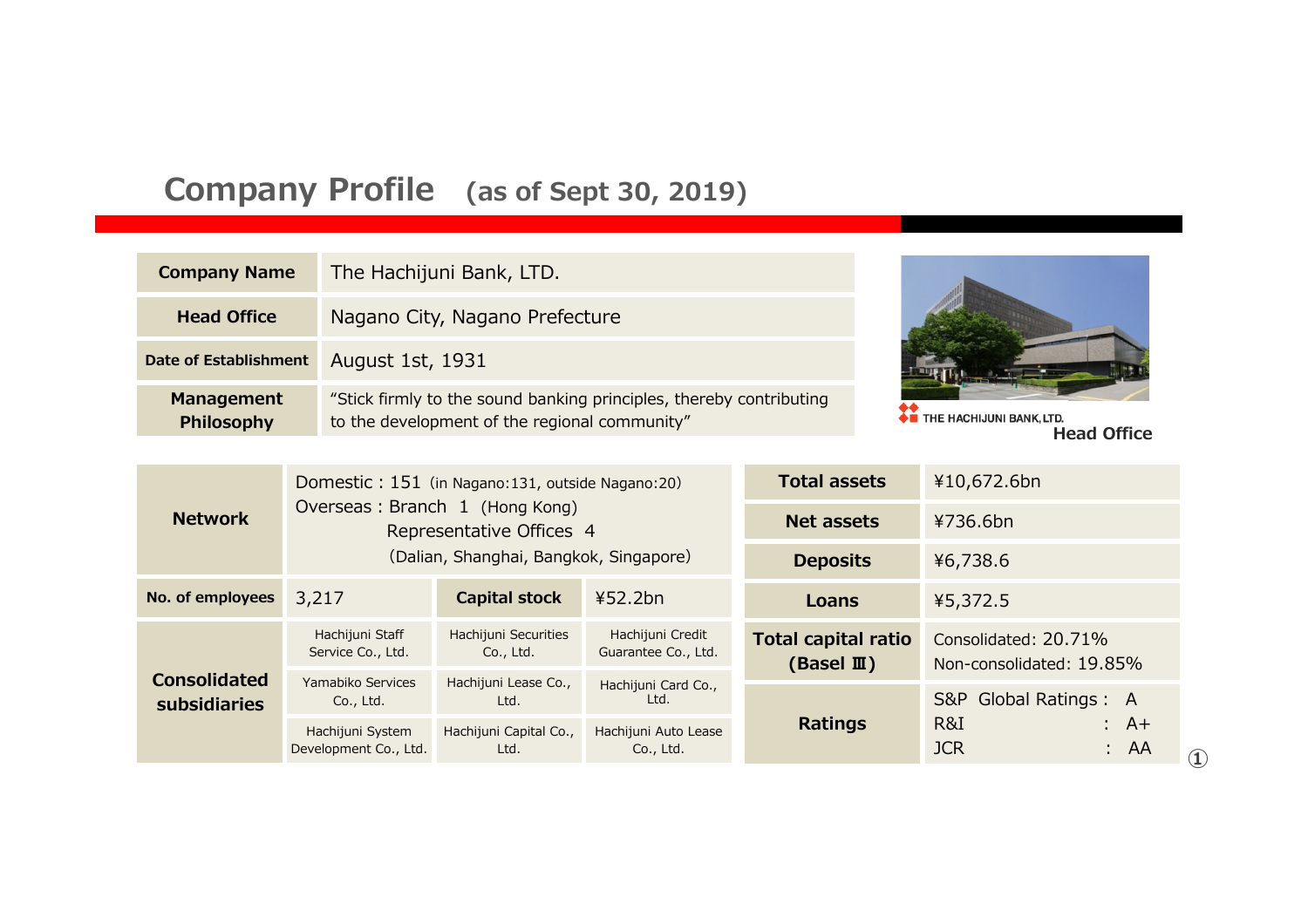## **Environmental Management (Environmental Conservation Activities)**

|      | <b>Overview of Environmental Management and Activities</b>                                                                                                                                                    |
|------|---------------------------------------------------------------------------------------------------------------------------------------------------------------------------------------------------------------|
| 1991 | Established "used paper recycling system" (the first case in the Japanese banking sector)                                                                                                                     |
| 1992 | Started the use of recycled paper for "CD/ATM journal" (the first case in the Japanese financial industry)                                                                                                    |
| 1999 | Received ISO14001 certification (Head Office) (the first case in the Japanese regional banks)                                                                                                                 |
| 2005 | Disclosed "Environmental Accounting" (FY2004) (the first case in the Japanese banking sector)                                                                                                                 |
| 2006 | Introduced "Solar power generation system" into Koumi Branch (the first case in the banking sector in Nagano Prefecture)                                                                                      |
| 2009 | Started "Hachijuni-no-Mori Activities (The Forests of 82)"                                                                                                                                                    |
| 2014 | Started biodiversity volunteer "extermination of bur cucumber"                                                                                                                                                |
| 2017 | Started the reuse of used uniform "Chemical Recycle" (the first case in the Japanese financial industry)                                                                                                      |
|      | <b>Awards/External Evaluation</b>                                                                                                                                                                             |
| 2005 | Awarded the prize of the Minister of the Environment for global warming prevention activities (the first case in the Japanese banking sector)                                                                 |
| 2009 | Received "eco-commuting office" certification at Ministry of Land, Infrastructure, Transport and Tourism (the first case in the Japanese<br>financial industry)                                               |
| 2010 | Awarded the prize of the Minister of Land, Infrastructure, Transport and Tourism for the Traffic-Related Environmental Preservation<br>Excellence Company (the first case in the Japanese financial industry) |
| 2017 | Awarded Excellent Prize of "Human Resources Development Corporation Award for the Environment 2016" by Ministry of Environment                                                                                |
| 2018 | Received "Eco-first company" certification of the Ministry of the Environment                                                                                                                                 |
| 2019 | Received rating "B (management)" in CDP 2018 (climate change) (the first rank in the Japanese banking sector for three consecutive years)                                                                     |
| 2019 | Ranked first in the Japanese banking sector in the Environmental Management Survey ranking of the Nihon Keizai Shimbun<br>(Ranked first in the Japanese regional banks for five consecutive years)            |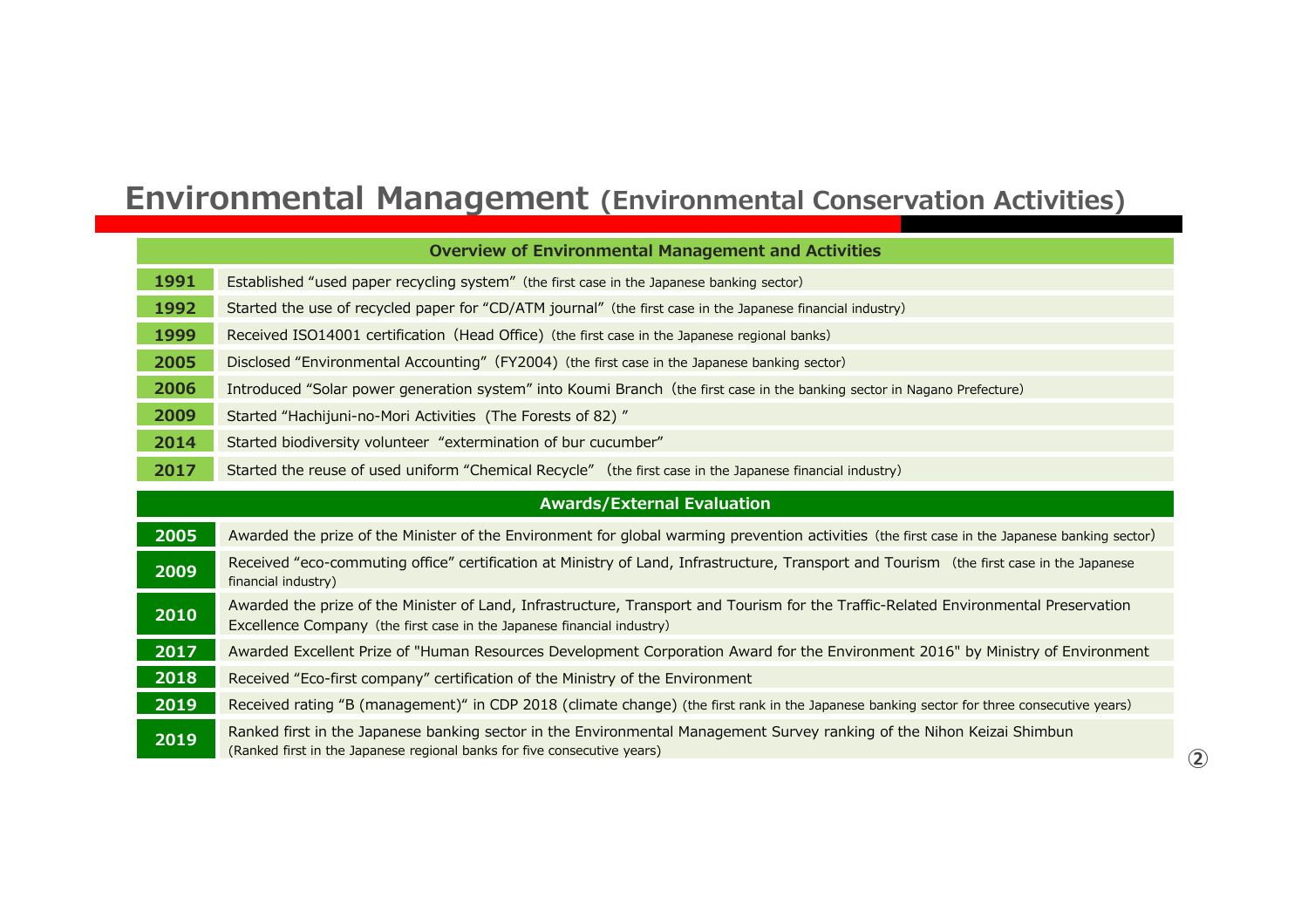### **Business/Market Environment**

### **Industry**

**Gross Prefecture Production in** 





### **The Bank's Share in Nagano**

| <b>Loan share</b>                                        |                                                 | 42.7%     |  |
|----------------------------------------------------------|-------------------------------------------------|-----------|--|
|                                                          | <b>Deposit share</b>                            | 33.4%     |  |
| <b>Depositors</b>                                        |                                                 | 1,790,641 |  |
|                                                          | Ratio to total population                       | 87.3%     |  |
| <b>Payroll-credit service</b><br>contractors             |                                                 | 592,517   |  |
|                                                          | Ratio to over 20<br>years old population        | 35.1%     |  |
| <b>Customers receiving pension</b>                       |                                                 | 252,997   |  |
|                                                          | <b>Ratio to over 65</b><br>years old population | 39.0%     |  |
| <b>For reference</b>                                     |                                                 |           |  |
| <b>Population in Nagano</b><br>Pref. (as of Oct 1, 2019) |                                                 | 2,049,653 |  |
|                                                          | Over 20 years old                               | 1,684,066 |  |
|                                                          | Over 65 years old                               | 647,787   |  |

<sup>(</sup>as of Sep 30, 2019)

**③**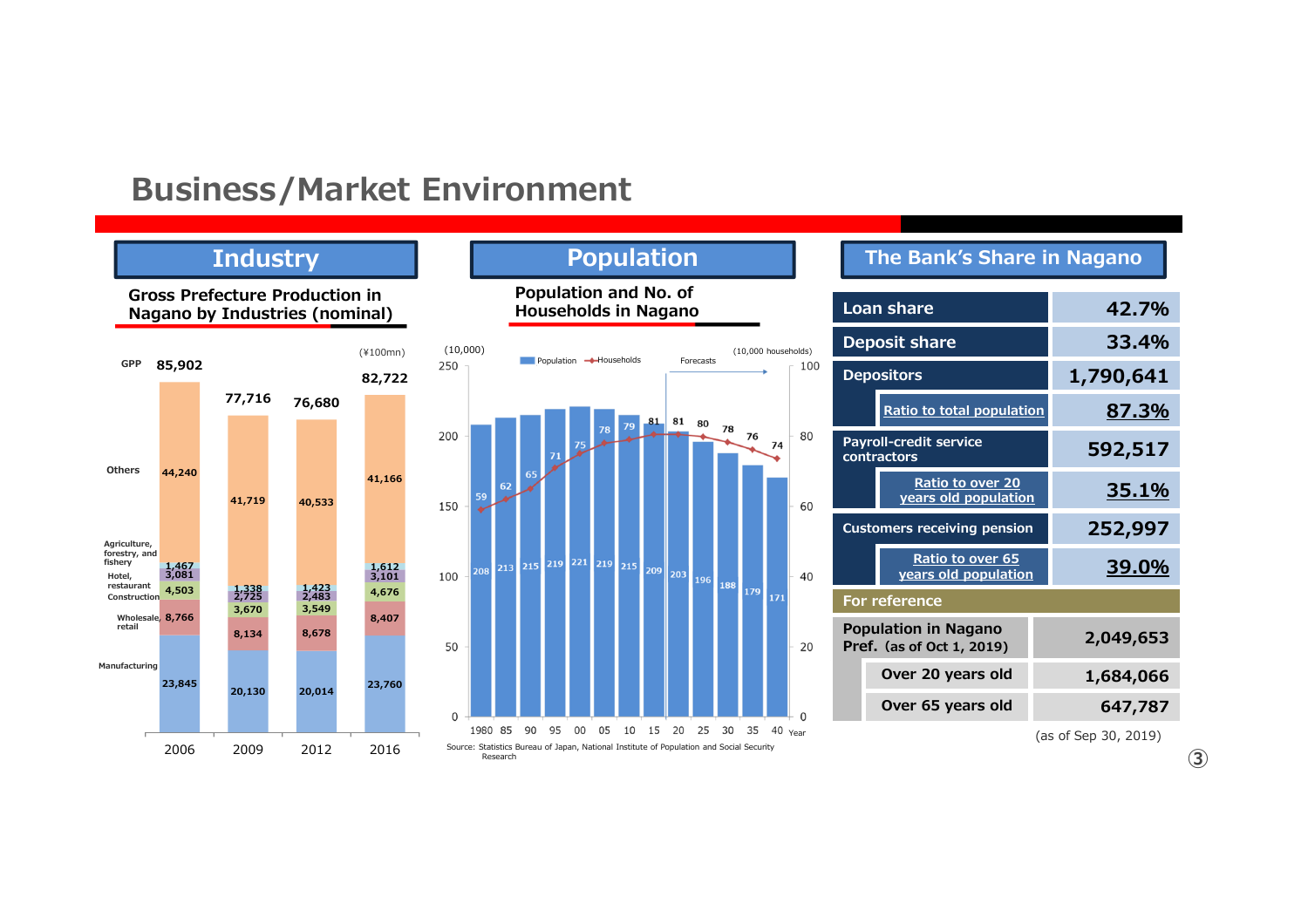## **Charm of Nagano Prefecture**

| <b>Nature/Environment</b>                                                                        |                          |                                                                                                                                                                                                         |  |
|--------------------------------------------------------------------------------------------------|--------------------------|---------------------------------------------------------------------------------------------------------------------------------------------------------------------------------------------------------|--|
| No. of 3,000m mountains                                                                          | No. of top 100 mountains | <b>Worldwide Mountain Resort</b>                                                                                                                                                                        |  |
| 1st                                                                                              | 1st                      | Nagano Prefecture is called as a Japan's roof, surrounded by 3,000<br>meter mountains and famous for mountain resort.                                                                                   |  |
| <b>Life</b>                                                                                      |                          |                                                                                                                                                                                                         |  |
| <b>Popular prefecture for migration</b>                                                          | <b>Average longevity</b> | <b>Culture full of Individuality</b>                                                                                                                                                                    |  |
| 1st<br>(13 consecutive years)                                                                    | 1st (Woman)<br>2nd (Man) | 77 cities, towns, and villages have original culture and character, the<br>lifestyle leading to health and longevity attracts attention.                                                                |  |
|                                                                                                  | <b>Tourism</b>           |                                                                                                                                                                                                         |  |
| No. of hot springs                                                                               | No. of camping ground    | <b>Abundant Tourist Attractions</b>                                                                                                                                                                     |  |
| 2 <sub>nd</sub>                                                                                  | 2 <sub>nd</sub>          | Nagano Prefecture has a lot of tourist attractions such as clear water,<br>clean air and beautiful nature. The number of tourists of 2018 was<br>about 40 times of the population of Nagano prefecture. |  |
| (Ranking in Japan)<br>Protecting wonderful nature, aiming at sustainable development of regional |                          |                                                                                                                                                                                                         |  |

**economy through tourist industry** 

**④**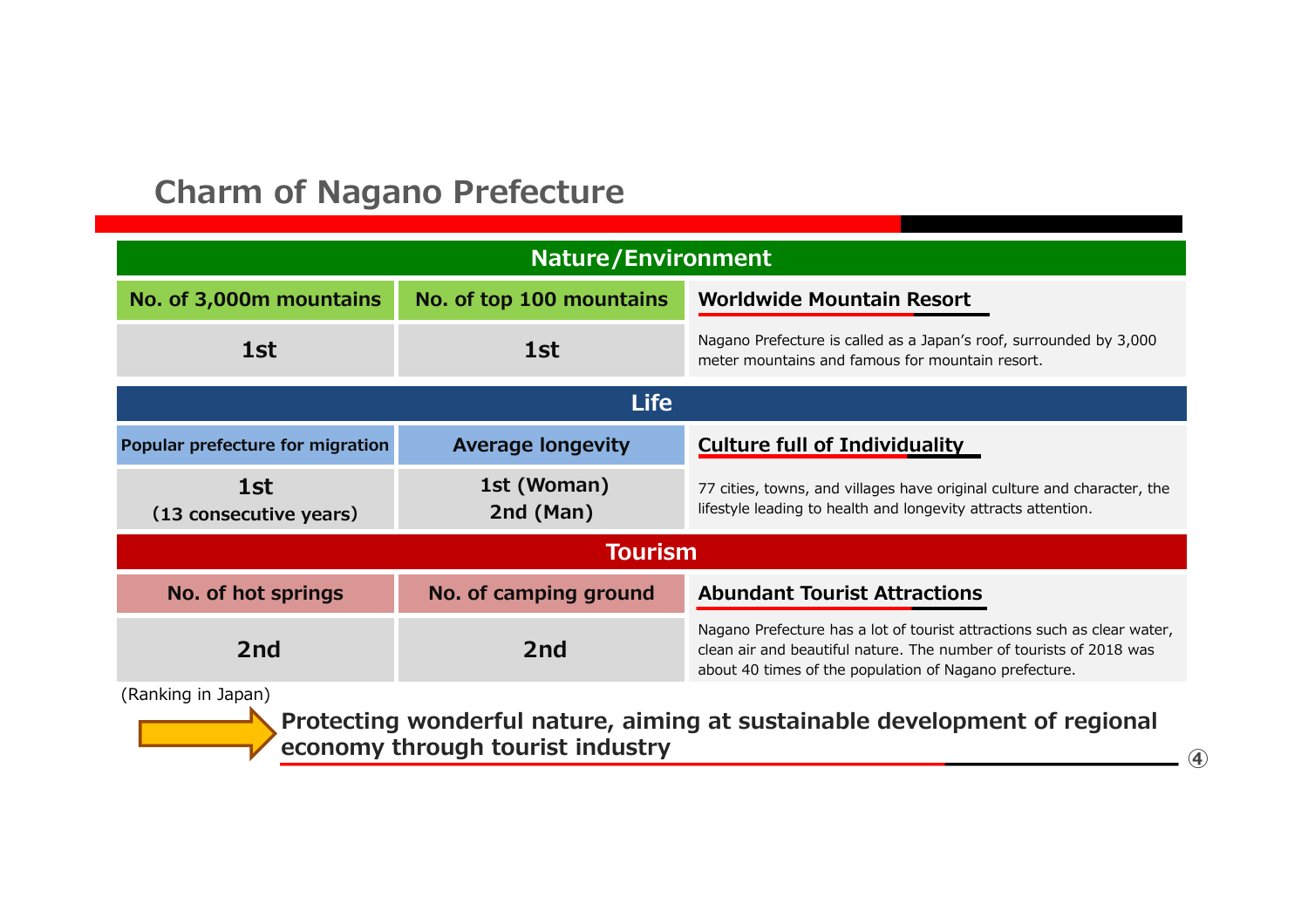## **Efforts to Regional Revitalization 【Tourism】**

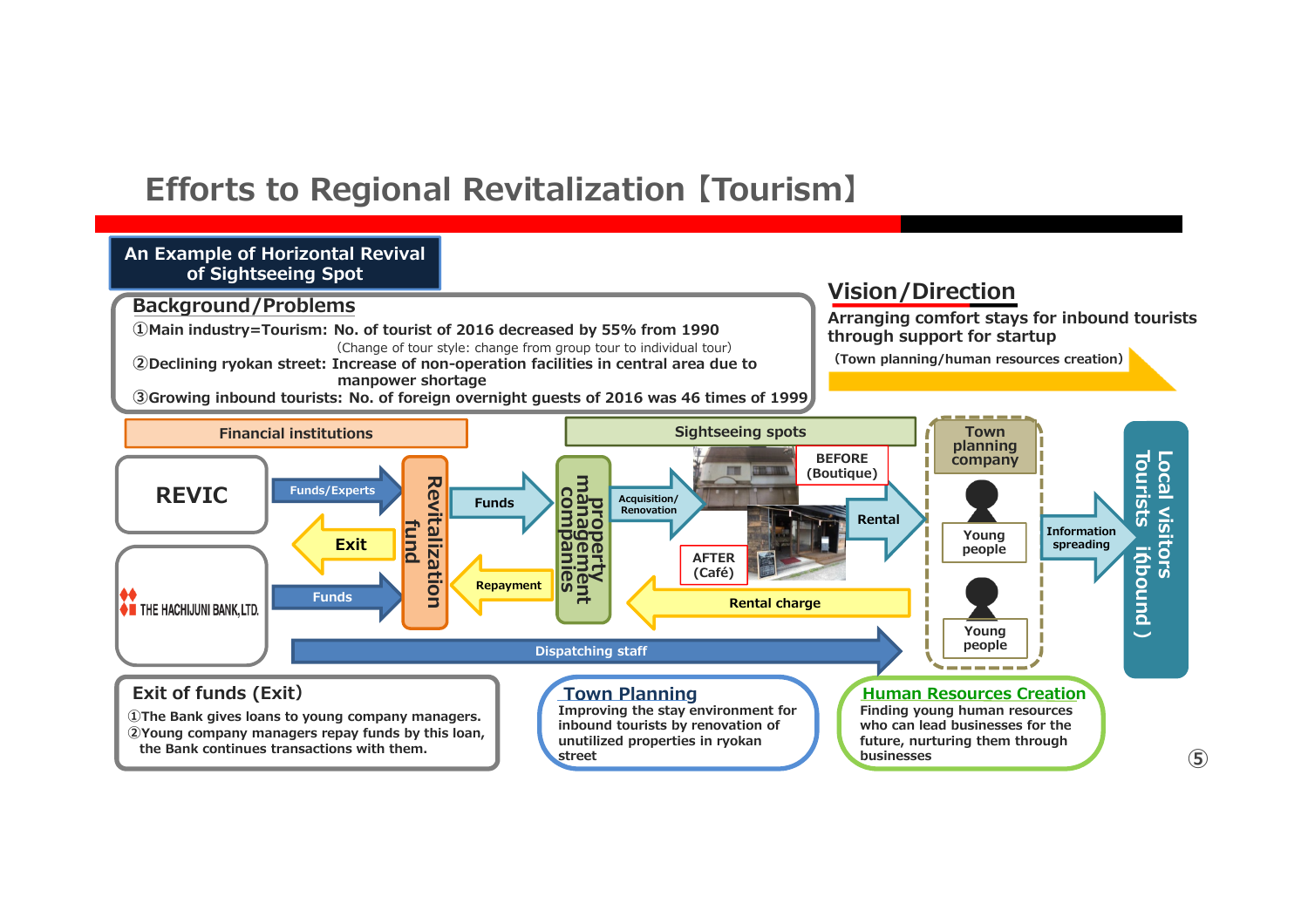## **Efforts to Regional Revitalization 【Forestry】**

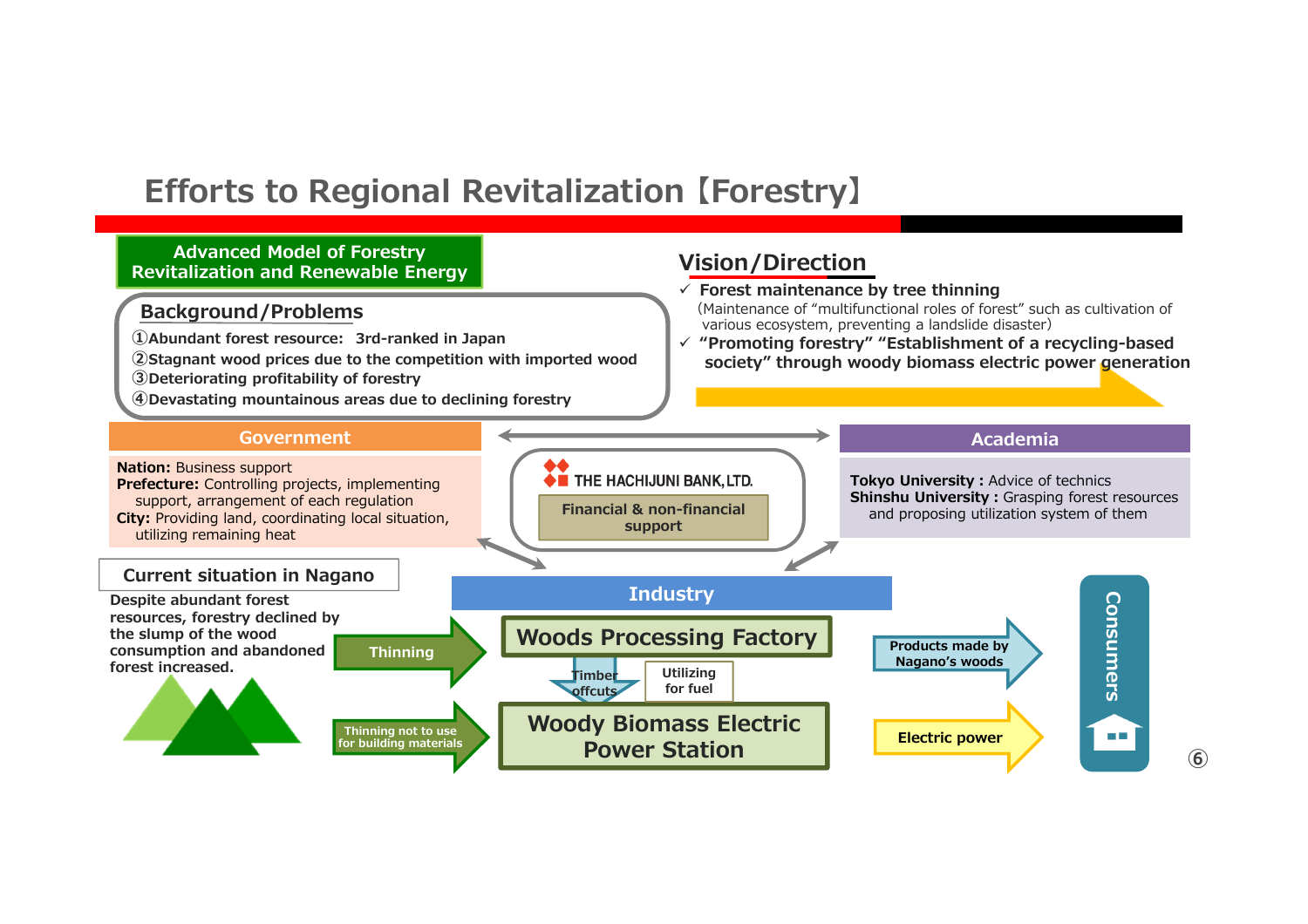## **Efforts to "Regional Revitalization and Activation"**

| <b>Startup/Entry</b>                                                                      | <b>Growing Period</b>                                                                                                                                                 | <b>Management</b><br><b>Improvement/Business</b><br><b>Revitalization</b>                                                 | <b>Business</b><br><b>Succession/M&amp;A</b>                                                                                               | <b>Hachijuni Bank Group</b><br><b>Support</b>                                                                                           |
|-------------------------------------------------------------------------------------------|-----------------------------------------------------------------------------------------------------------------------------------------------------------------------|---------------------------------------------------------------------------------------------------------------------------|--------------------------------------------------------------------------------------------------------------------------------------------|-----------------------------------------------------------------------------------------------------------------------------------------|
| Supporting customers<br>who are interested in<br>startup by speedy and<br>one-stop manner | Through business matching and<br>business fair, supporting<br>customers for the sales channels<br>development, new business entry,<br>increase of business efficiency | Supporting customers tackling<br>management issues to draw up<br>management improvement plan<br>and to implement the plan | By cooperating with group<br>companies and external<br>experts, responding to<br>growing needs of business<br>succession/growth of company | Nagano Economic Research<br>Institute, a Hachijuni Bank group<br>company, provides consulting<br>services for ISO14001<br>certification |

### **The 31st Long-Term Management Plan "Dare to Change; Create the Next Generation" April 2018 ~ March 2021**

| <b>Regional Vitality Targets (Excerpt)</b>                                       |                         |                   | <b>Environmental Targets (Excerpt)</b>                                                                                                                             |  |  |
|----------------------------------------------------------------------------------|-------------------------|-------------------|--------------------------------------------------------------------------------------------------------------------------------------------------------------------|--|--|
| No. of new business launches:<br>companies                                       | 1,000<br>(over 3 years) | 374<br>(FY2018)   | Amount of greenhouse gas<br>15%<br>14.4%<br>emissions reduced<br>(FY2020)<br>(FY2018)<br>(compared to FY2013)                                                      |  |  |
| No. of cases through business<br>matching<br>(sales channel development etc.)    | 6,000<br>(over 3 years) | 2,064<br>(FY2018) | No. of new contracts for and<br>44,876<br>100,000<br>renewals to e-livret: cases<br>(over 3 years)<br>(FY2018)<br>(e-livret: ordinary deposit<br>without passbook) |  |  |
| No. of business successions, M&As<br>and change/discontinuation of<br>businesses | 1,000<br>(over 3 years) | 435<br>(FY2018)   | No. of environmental<br>982<br>3,000<br>investments and loans:<br>(over 3 years)<br>(FY2018)<br>cases                                                              |  |  |



**Tackling and solving regional issues to achieve the "sustainable society" of the SDGs target**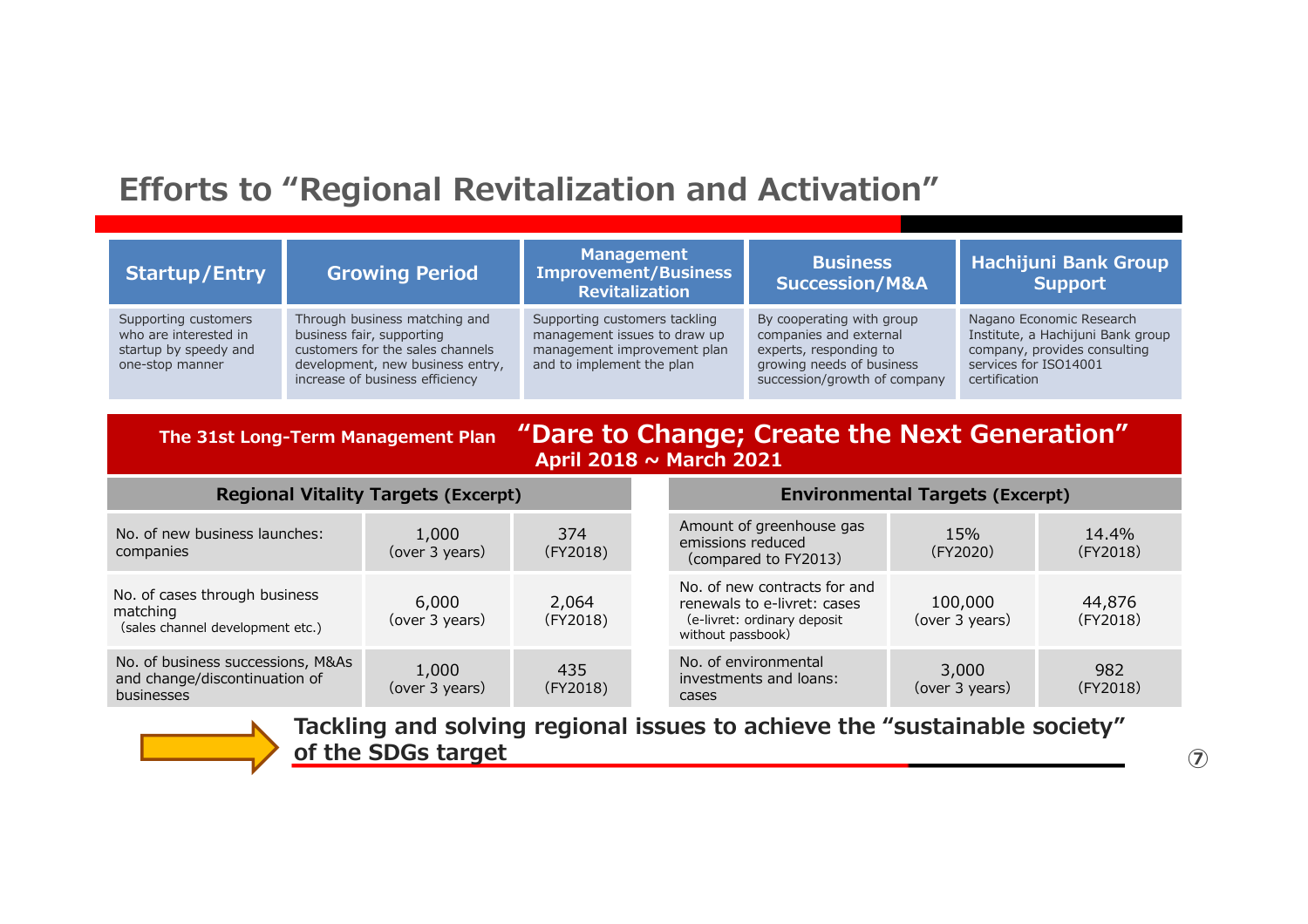## **Efforts to "Regional Revitalization and SDGs-related Finance"**

### **Hachijuni "Regional Revitalization and SDGs Support PPBs"**

 **● In 2019, Hachijuni Regional Revitalization Support PPBs (private placement bonds) were renewed as SDGs-related factors were added.**

### **Regional Revitalization Support PPBs**

 $\checkmark$  Issuers donated school equipment or teaching materials to local schools etc. by utilizing discounted amount of underwriting fees.

**Result from 2016 to Oct 2019 <sup>507</sup> cases / ¥34.01bn(※approx. ¥68mn for donation)**

### **"Regional Revitalization and SDGs Support PPBs"**

| <b>Type</b>                                          | Regional revitalization type                                                                                                                                                                                                                                                                                                                                                                                                           | Company support type                                                                                                                     |
|------------------------------------------------------|----------------------------------------------------------------------------------------------------------------------------------------------------------------------------------------------------------------------------------------------------------------------------------------------------------------------------------------------------------------------------------------------------------------------------------------|------------------------------------------------------------------------------------------------------------------------------------------|
| Characteristic                                       | <b>Supporting SDGs-related "businesses and activities"</b>                                                                                                                                                                                                                                                                                                                                                                             | Supporting financing of "companies" to contribute to SDGs                                                                                |
| Requirements                                         | Companies contributing to regional revitalization                                                                                                                                                                                                                                                                                                                                                                                      | <b>Registration to "SDGs Promotion Company Registration</b><br>System"<br>Acquisition of ISO14001 certification etc.                     |
| <b>Guarantee fees</b><br><b>Underwriting</b><br>fees | . The Bank discounted underwriting fees by "bond issuance"<br>amount $\times$ 0.2%" and this discounted amount is donated to<br>the following destination.<br>[Donation to]<br>10 Education: schools (elementary school, junior high school)<br>etc.), educational and cultural facilities etc.<br>2) Welfare: designated public-service promotion corporations etc.<br>3Sports: designated public-service promotion corporations etc. | $\cdot$ Guarantee fee is discounted by 0.05% per year.<br>. Underwriting fee is discounted by "bond issuance amount"<br>$\times$ 0.25%." |